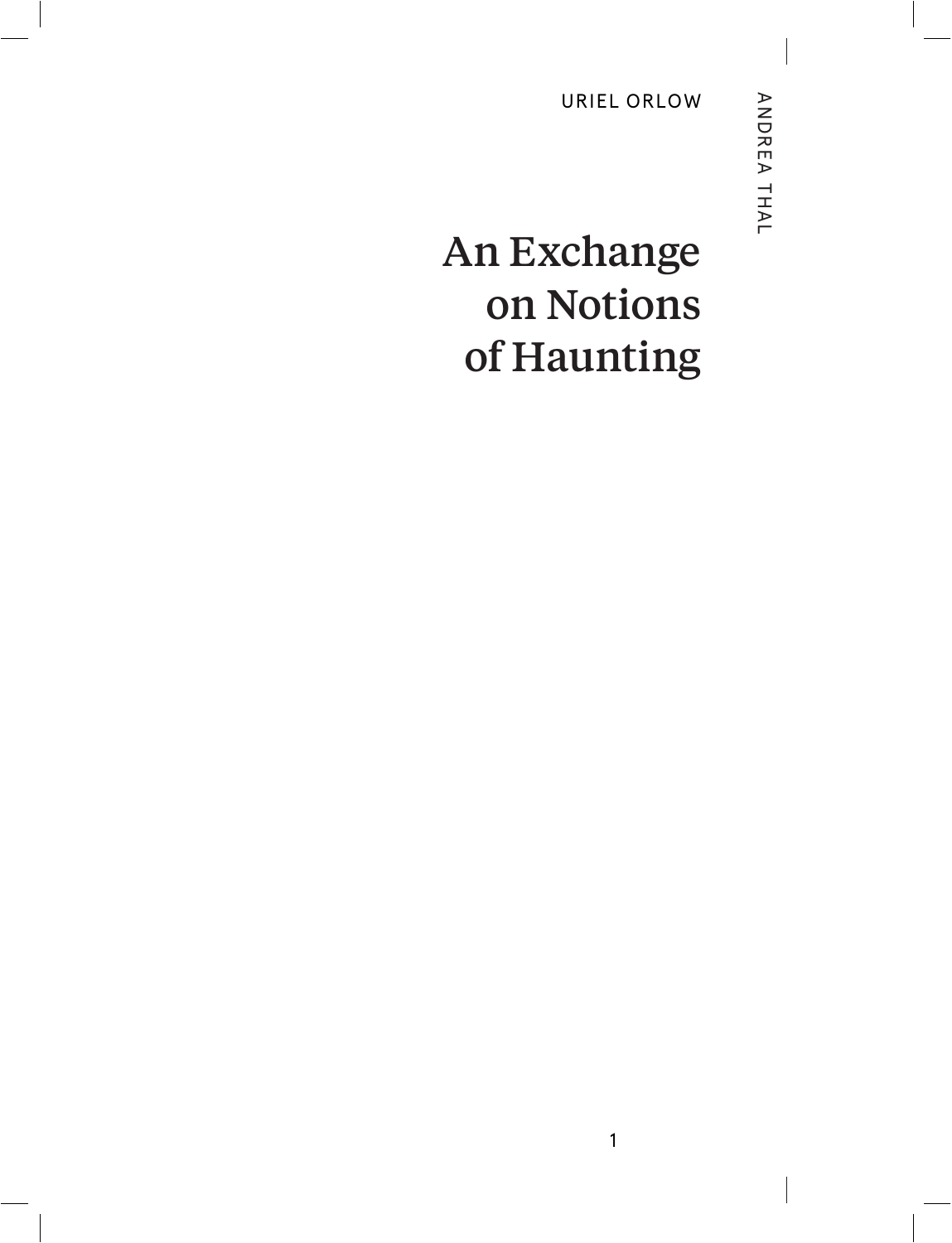ANDREA THAL In view of your exhibition in Biel I would like to suggest that we start this conversation by looking at possible intersections that might appear when several of your works come together in one place. *Time is a Place* brings together works that address very different contexts. One of the focuses of the exhibition is a series of installation works – among them the different elements you have exhibited in variable combinations under the title *The Short and the Long of It* – shedding light on historic events related to the Suez Canal. It researches the fate of a flotilla of international cargo ships trapped in the canal for eight years following the outbreak of the so-called Six-Day War and the story behind an empty plinth standing at the northern entrance to the canal in Port Said. Another large complex of works is made up of *Remnants of the Future* and *Plans for the Past*, two films and a series of photographs, drawings and other material that trace the history of the ghost town Mush. This large-scale, unfinished housing project, planned in Armenia at the end of the Soviet era to house people who became homeless due to the 1988 Spitak earthquake, connects to another city with the same name in Turkey that was the site of a massacre in the 1915 Armenian Genocide.

While these brief descriptions of the respective contents fall short of an attempt to draw together the many side lines and complexities of the individual works, they might help to highlight some parallels in the different bodies of works present in the exhibition. One common aspect is their subtle attention to the traumatic and haunted daily life following situations of war and catastrophes. Drawing this comparison makes me think of "the blind spots of history", a term you frequently use when speaking about the historic references in your work. In this context, the "blind spot" might not only refer to the lesser known and maybe forgotten events in history but also to the everyday experience of living in the shadow of such events, living with and in them long after the headlines have turned to other, more "current" news. I feel this inherently complex temporal and spatial perspective is mirrored in the installation of the work that often consists of numerous parts and various media arranged in different constellations from one exhibition to another, thus creating a sideways and parallel notion of narrative and temporality.

URIEL ORLOW Yes, the notion of the blind spot refers as much to the current conditions of the projects' sites as it does to the events that occurred there, which might have either been actively repressed or simply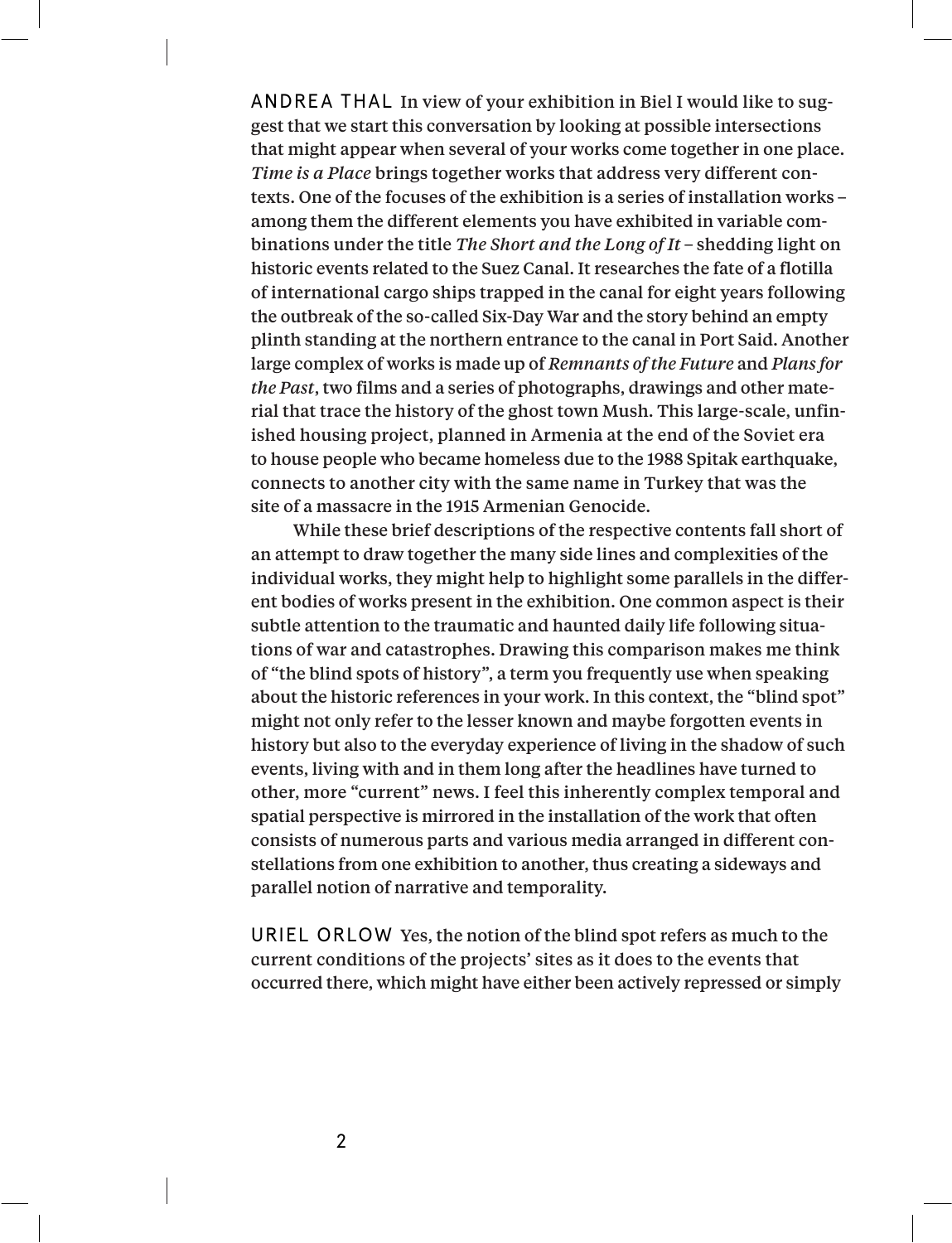overlooked. I find the German expression *Nebenschauplatz* useful in this respect. It expresses the idea of a secondary stage that has little or no audience; a minor setting of a major historical event that takes place elsewhere or indeed a contemporary backwater beyond the attention and glare of the media. For example, Nasser's declaration of the nationalisation of the Suez Canal from a balcony of the Alexandria Cotton Exchange in 1956 was an orchestrated media event that was broadcast to the nation and the world. In contrast, the tearing down of Lesseps' statue at the entrance of the Suez Canal in Port Said was locally organised and made it as a newspaper headline only after an interval of many months. The tearing down of the colonial building of the Cotton Exchange itself – rendered superfluous since the cotton trade had de facto been nationalised along with the canal – was not reported at all. Meanwhile, the story of the 14 cargo ships that were trapped in the Suez Canal on the outbreak of the 1967 war was initially reported by the countries that had crews there, but failed to make it even as a footnote into the many accounts and books written about this key event whose repercussions still shape the region today.

Despite, or perhaps because they have little or no visibility, these places seem to connect to, and conjure up both the larger historical events *and* the present contexts. The empty plinth in Port Said is still there, continuing to mark the absence of the statue (and the end of first-hand colonialism in Egypt) which functions like a huge question mark as to what has replaced it. And it has since become a new secondary setting during the 2011 revolution in Egypt. Mush 2, the last major and unfinished Soviet housing project in Northern Armenia might be totally off-grid, officially unrecognised and not even indicated on maps, but people do live there. Their survival in the cracks of a dysfunctional market economy and in the shadow of the seismic collapse of Soviet Socialism is the kind of aftershock that Richter scales can neither measure nor represent. While there are very few visual documents attesting to a former Armenian presence in the original Mush in Eastern Anatolia, the buildings themselves and what I refer to as the homeless ghosts speak volumes. By creating a continuity between past and present, these minor sites undermine the very concept of a finite event situated in a chronological succession, a singular location or a causal chain. This also affects the way I want to represent them, that is, in a complex web of temporal, spatial and representational intricacies, rather than restoring linearity and singularity to them. I try to connect archival fragments to the quotidian present and focus on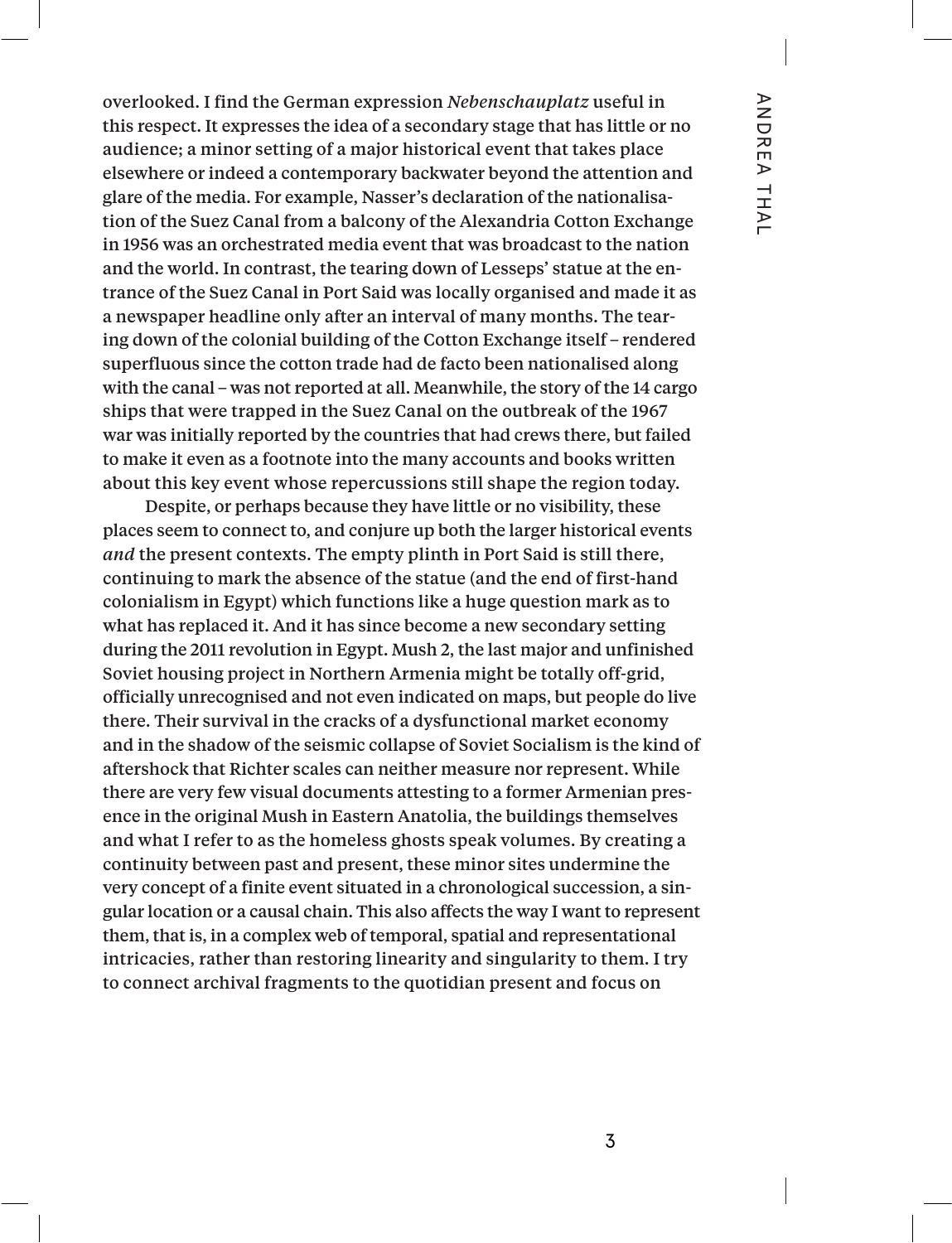different kinds of material traces as well as various survival techniques… I sometimes think of this in terms of Deleuze and Guattari's characterisation of what they call minor literature, "not the literature written in a minor language but the literature a minority makes in a major language", thus deterritorialising it from within. And because minor literature "exists in a cramped space, every individual matter is plugged into the political. Thus it becomes all the more necessary, indispensable, magnified microscopically, because a whole other story is vibrating in it."

ANDREA I like the notion of a "vibrating" other story, one that might not be acknowledged but is able to destabilise a certain pattern or perception, something that causes unrest from beneath. I feel that beyond this complex web of temporal, spatial and representational intricacies, as you call it, there is a form that takes up the sideways and "incomplete" or nonlinear notion of temporality and the folding into each other of the current condition and events that happened there in the past; a sense of moving into your installations, of becoming involved as an active viewer. I feel invited to find one of many possible ways through the various fragments, adding them together and making connections between them. It seems to me that you are very cautious about leaving this space for the viewer.

But I would like to turn to another aspect of openness. By trying to listen to the "vibrating" other stories, you refer to very specific contexts, to specific stories that you research over longer periods of time. Yet there is something in the works that connects to more universal themes. Attempts to construct national history, the devastating implications of colonialism or a sense of being captured in another, a parallel time zone, for example. I would like to ask you about this aspect of "responsibility" towards the material you find and work with and what it means for that material to enter an artistic practice rather than the practice of a historian, a journalist or a sociologist. (Without suggesting that these are necessarily strictly separate things.)

URIEL Precisely because my work is anchored in art but I am also interested in and borrow from other disciplines, it is important to me to stay faithful to the specificity of the places or stories I represent. This does not mean that I don't allow myself to take certain liberties, as I'm not constrained by the rules of those disciplines. At the same time, however,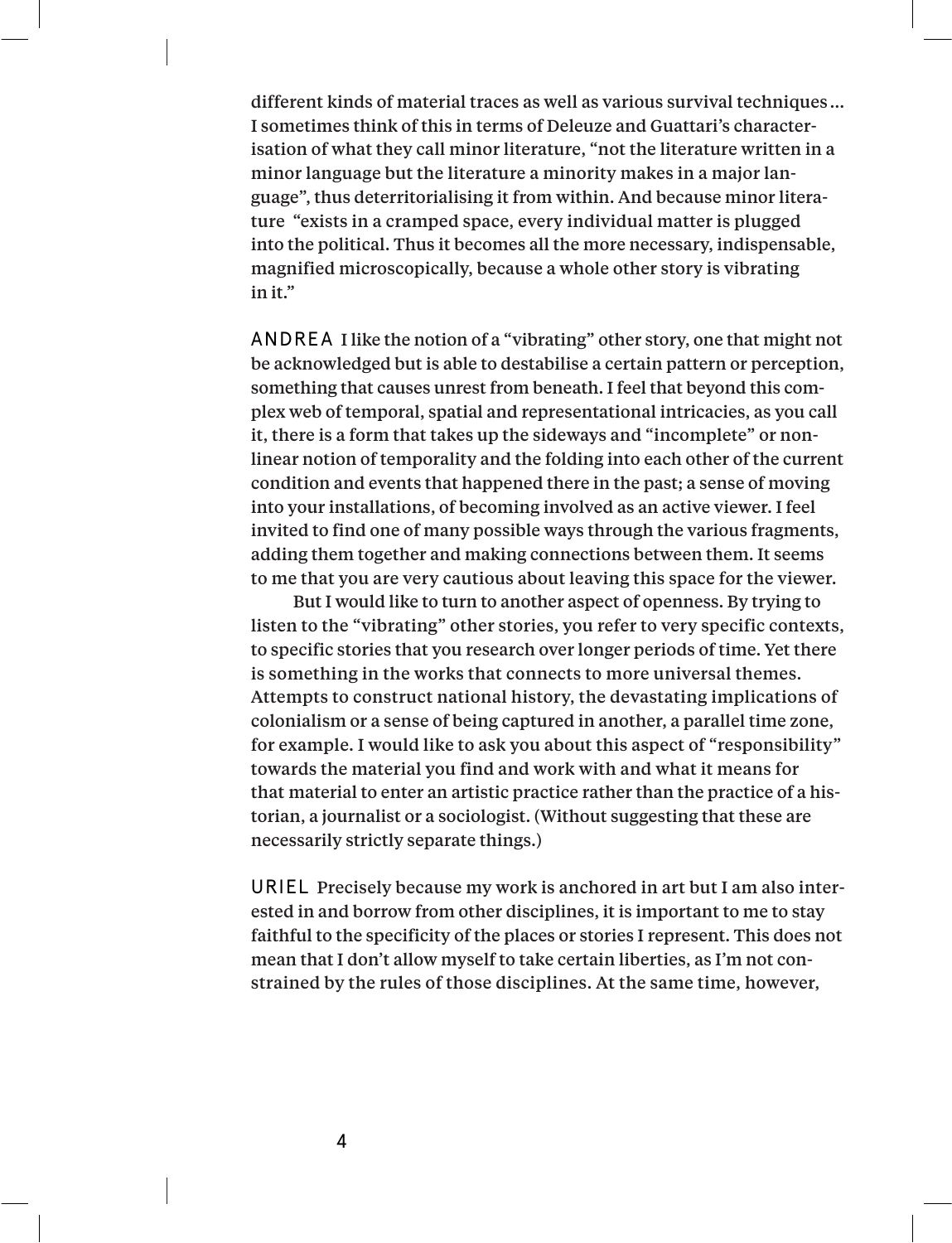I don't want to abuse this freedom – or poetic license – and let the places and stories, the people and their histories, become mere pretexts. I think two things are at stake here. The first is the notion of the universal that you addressed. I believe that in order to touch upon and perhaps connect with more universal themes or questions, one has to stay close to specificity. Only by focusing on the specific – from everyday details and the sheer materiality of things (and images) to the complex historicity of places – only through a kind of micrological approach can more universal concerns and connections become apparent in a meaningful way. Otherwise, we are simply in the realm of the general, and generalisations don't seem very interesting to me. The second aspect, which you also point to, is that of responsibility. By taking on places or histories that are not "mine" as it were, I enter into a kind of unspoken contract; that is, I become answerable to those places and histories. This does not mean that I am a spokesperson for them; it has more to do with a kind of ethics that demands a certain engagement and faithfulness. Otherwise the work would run the risk of simply being another form of tourism. But of course this ethics is not one which is only restricted to me or the work. As you say, the viewer is also, or should be, implicated in this relationship. And of course, it is even larger than that: it seems to me that in a globalised world where goods, news and images reach us from far-flung places, we are automatically entangled in a web of responsibilities. The same is true for history. It is no longer tenable (if it ever was) to say that this or that past event doesn't concern us because we are not connected to it (through time or place). In my own practice, this realisation manifested itself in a profound shift: in earlier work, such as *1942 (Poznan)*, I was already interested in the ethics of a contemporary site that confronts us with a violence in the past – a swimming pool converted from a synagogue by the Nazis. Even though the work was not autobiographical as such, there was still a personal connection. In the view of some that connection might lend the work authenticity, but at the same time it might shield the viewer from his or her own implication and responsibility. Starting with *The Benin Project* I wanted to address the question of who is or should be concerned about an event more head on, by exposing myself to this question, and in a sense, attempting to leave the dialectic of perpetrator and victim: since the Benin artifacts looted by the British in 1897 are dispersed in over 500 museums and collections worldwide, we are all somehow implicated in their displacement.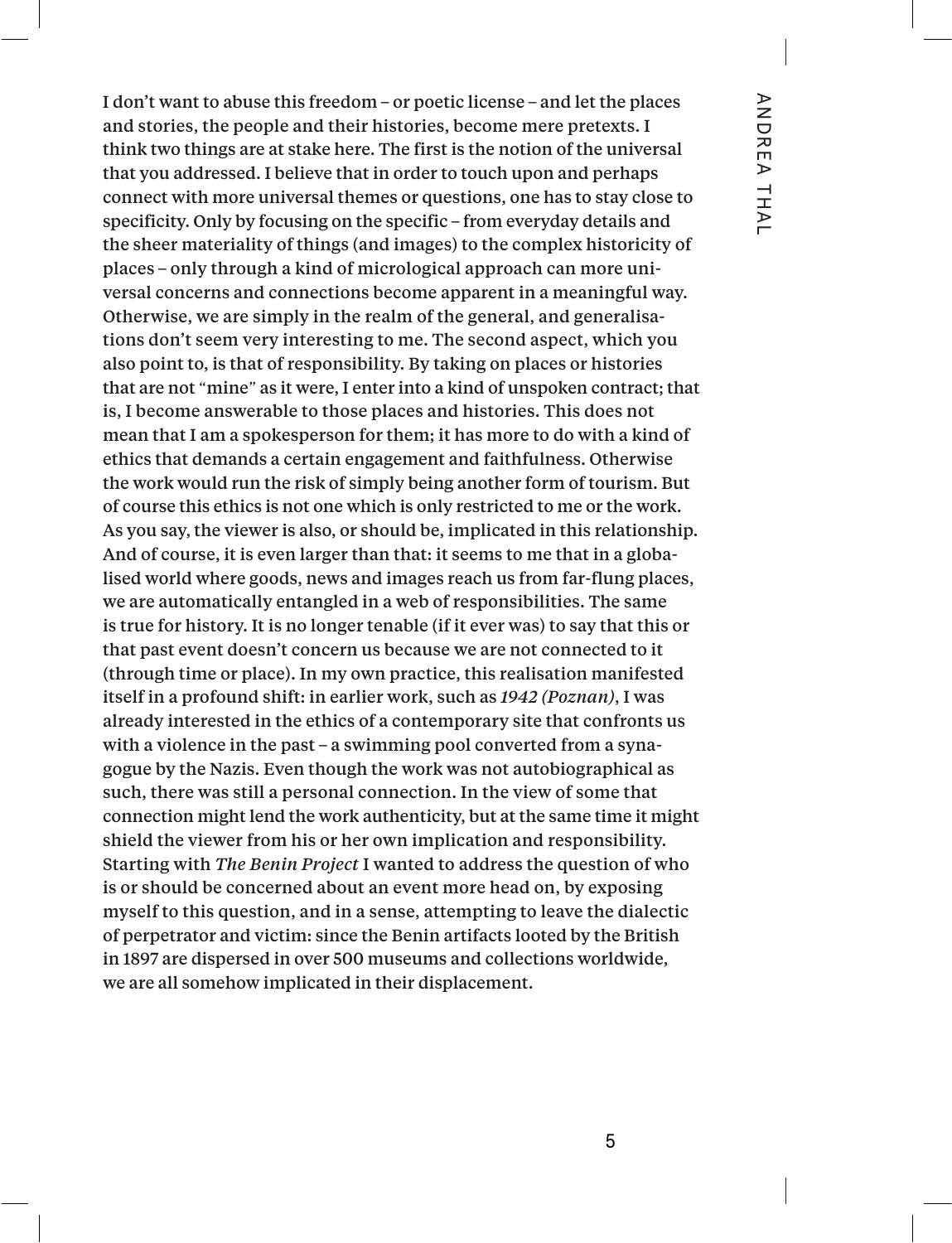ANDREA I think *The Benin Project* is a very good example for what you describe about the specific opening up to the more universal. Among other parts, I'm thinking about the scene in the photo-essay *The Visitor* where you are meeting the king of Benin to tell him about your project on the stolen artifacts and ask him for permission to film in Benin. During this royal audience one of the chiefs tells you to go look for similar practices taking place today. I really like this scene because it brings together a lot of issues. The need to ask for permission in order not to repeat a colonial gesture, for example, as well as questions around the somewhat troubling fact that there is an interest in historic artifacts and in a post-colonial reflection and critique, but next to this there is sometimes little interest in some of the artistic practices of artists working in Benin or other places today.

Here I would like to go back to what you mentioned above about the autobiographical connection lending a sense of authenticity to the work. I feel that this is something we often encounter in different ways. Be it that non-Western artists are expected to produce work about their origins or that only women are potentially interested in feminist issues. This is an identity politics where speaking from a position and perspective of one's own experiences of repression and exclusion aims to achieve representation and inclusion as part of a struggle for social rights. Of course, it does make a difference whether something is experienced personally or not, especially if we are talking about genocide, colonialism and war. Yet art might also be a way to create connections between different traumatic experiences. If we think about the way a book can connect us to a story, for example, and how this connection can form an interdependence of different times, lives and experiences. When you write about the specific and the universal, I feel it touches on this. It is always in the complexities of the specific that one can connect to other (his /her) stories and by doing so draw attention to the ways through which parallel and sideways narratives are often overwritten by more dominant, linear accounts of history.

URIEL This constant overwriting of history and the palimpsests it gives rise to is what drew me – in the video *Holy Precursor* – to Chengeli, the Kurdish village that was built on the site of the ancient Armenian monastery of Surb Karapet, one of the most important sites of Armenian pilgrimage. The monastery itself was built on the site of a Greek temple for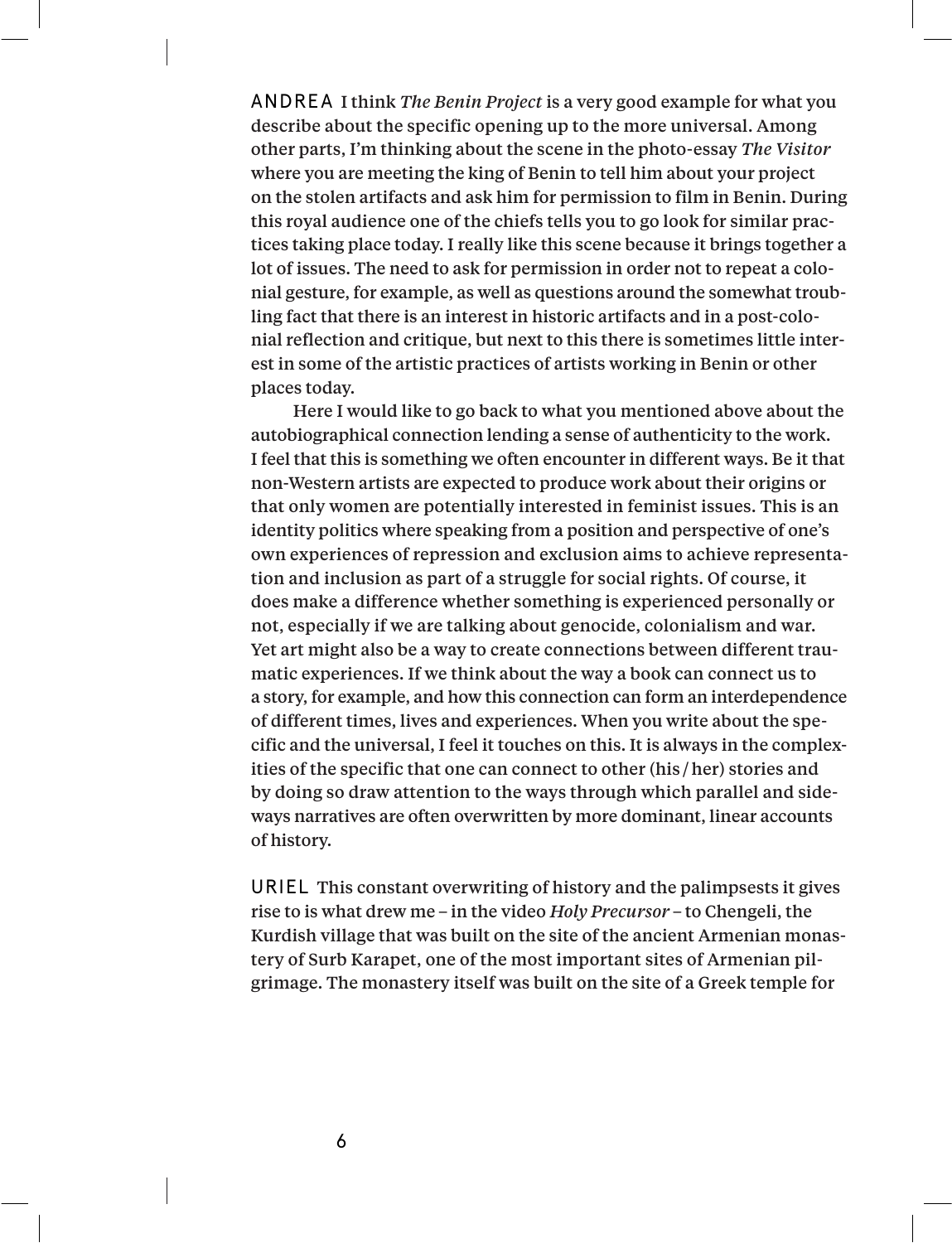Demeter the mother-goddess of harvest and the cycle of life and death. It was partially destroyed during the Armenian Genocide in 1915, but the ruin of the monastery was only reduced to rubble by the Turkish military in the 1960s as part of an ongoing practice aimed at erasing all signs of Armenian cultural heritage in Turkey. The village was built using the stones of the blown-up remains of the monastery. And in the 1990s the village itself became a target for the military during the Kurdish separatist guerrilla wars, so the cycle of violence continues. I keep thinking of Benjamin's angel of history: "His face is turned toward the past. Where we perceive a chain of events, he sees one single catastrophe which keeps piling wreckage upon wreckage and hurls it in front of his feet.

The angel would like to stay, awaken the dead, and make whole what has been smashed. But a storm is blowing from Paradise; it has got caught in his wings with such violence that the angel can no longer close them. The storm irresistibly propels him into the future to which his back is turned, while the pile of debris before him grows skyward. This storm is what we call progress." But what is interesting to me in this famous image – for it is a word image as well as an actual painting by Paul Klee – is the ethical relationship of the gaze to time: while he is propelled into the future he is not turning away from the past but keeps looking at it. Images, or image-practices, that emerge out of and are mindful of this relationship are necessarily steeped in both aesthetics and politics.

ANDREA Besides being a beautiful image, there is something interesting in the linkage of the gaze and the question of distance, too. And I like the fact that it is set in a storm, since normally one would think the further one moves away from a catastrophe the quieter it gets. Instead, the storm is a reminder of a somewhat unforeseeable direction and an uncontrollable force, quite different to the rational conception of progress that prevails in Western societies.

The image of the "angel of history" also made me think about another term that has come up again and again in conversations we have had about your practice, perhaps mostly so in relation to your film *Remnants of the Future*. I'm thinking about the notion of "haunting". It seems there is a similar idea of uncontrollable movement and the facing of the past while catching up with the present inscribed in it. As Avery Gordon writes, haunting destabilises the distinction between past and present, it is a way of knowing – against ones will, at times – what has happened.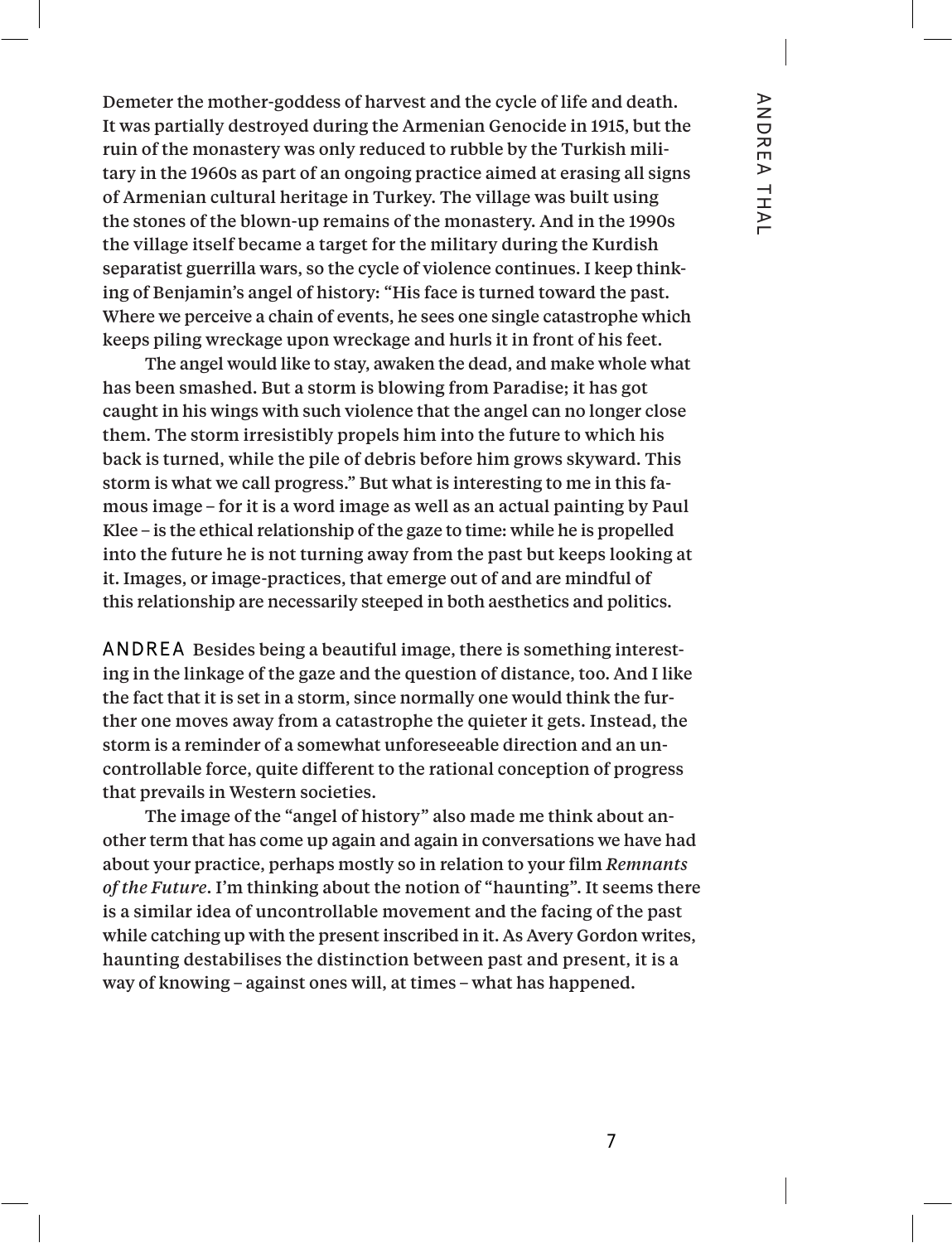My feeling is that there is a possibility for art to move in this space, to reconnect the present to forgotten or overseen moments in history and to imagine voices speaking to us from the future. Or to put it the other way round: to keep multiple times and places in the present, simultaneously. You point to the link between aesthetics and politics, which is very important, as it is in the realm of aesthetics that questions about "how" to look at and speak about such a relationship are posed.

URIEL The notion of haunting has become increasingly important to me, precisely because of the way it points to an urgency by linking a temporal rupture with an unfixed representation. In this sense it is quite different from the way trauma has been conceived. Unlike trauma, which is part of it, haunting is a failed repression and produces "a something to be done" (Avery Gordon). Haunting also lets us know that places are peopled. In *Holy Precursor* no one ever appears, but we sense that the place is inhabited by people as well as by spirits. When filming in Mush 2 for *Remnants of the Future*, I was struck by the way people seemed to appear out of nowhere in this deserted vast cityscape, eking out an existence at the edge of society and time. Avery Gordon writes "the ghost is not just a missing or dead person but a social figure at the juncture of history and subjectivity". How to represent such a figure? How to find the right distance or proximity to it when filming? These are both practical and conceptual questions, aesthetic and ethical. And they reveal the political in different ways. When I first filmed in Port Said in 2010 it was impossible to film on the street and I had to shoot the empty plinth at the entrance of the Suez Canal out of the window of my hotel room. When I returned in spring 2011 after the revolution my shots are street-level, close-ups. Both times there was a sense of a "cover up", but differently. The camera might not be able to reveal what is not visible, but by looking, by looking differently or looking insistently, it might be able to evoke fugitive forms of knowledge; by framing something it also points to what is beyond the frame, the outside of the image.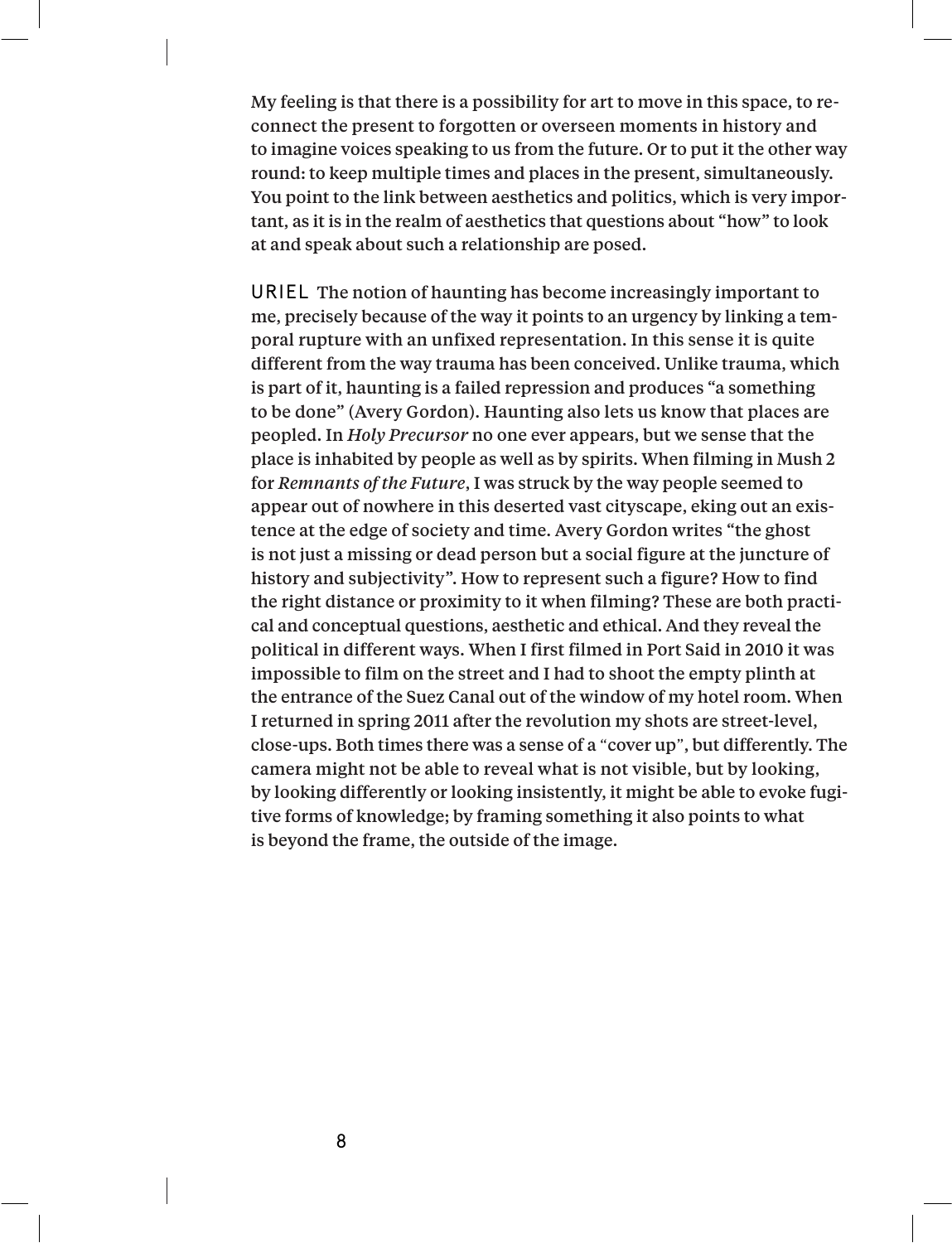## Transmission Log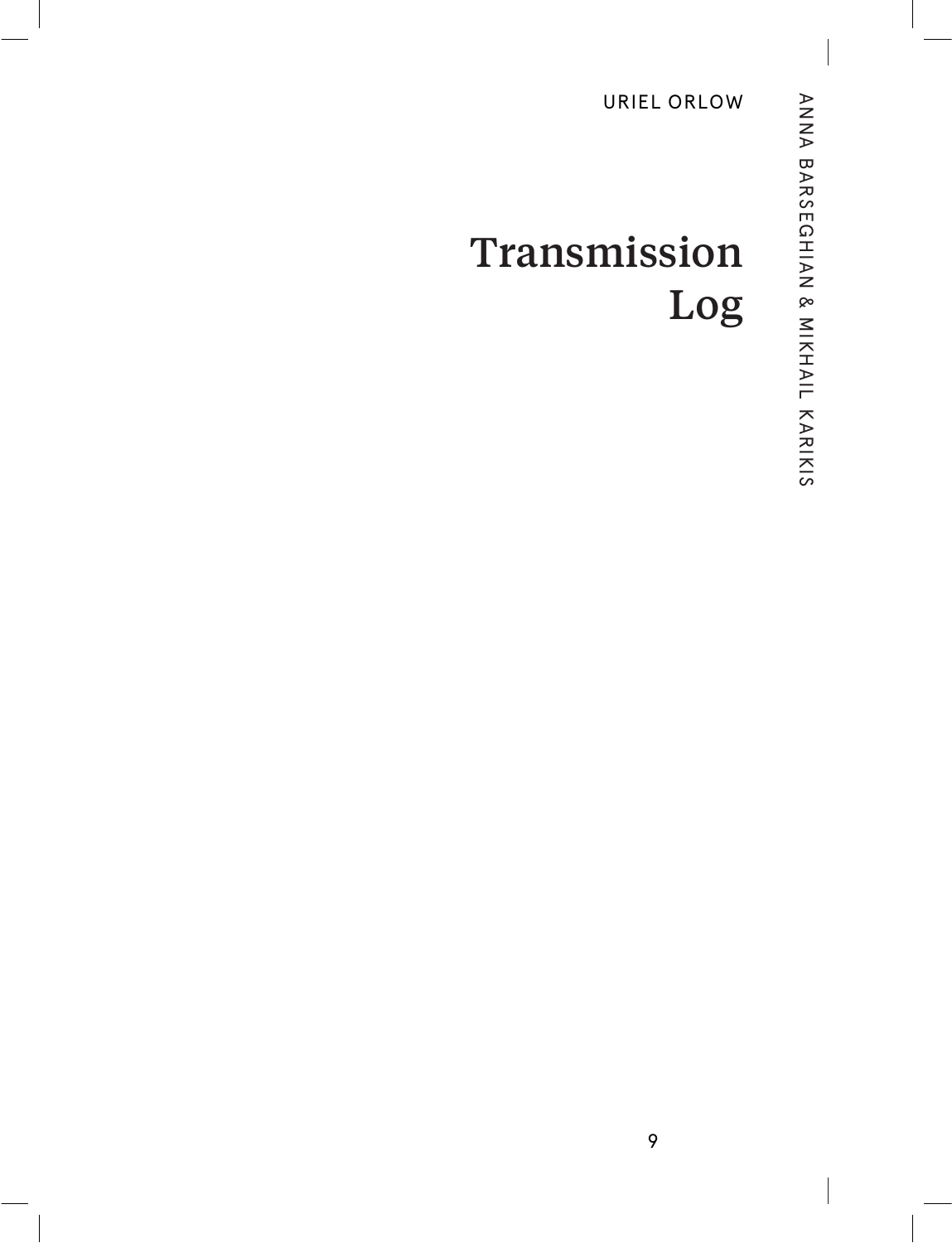URIEL TO ANNA Since my return from Gyumri I've been full of questions. Spending time there I felt constantly slipping between its different layers, pre-Soviet, Soviet and post-Soviet, which are apparent in its repeated renaming: Alexandropol, Leninankan, Gyumri. I keep thinking about the closed eyes of Merkurov's death masks, the way they seem to look inward, refusing to engage with the present, to return the gaze and instead seem to dream about past and future, without allowing us access to either. The masks are an anachronism themselves, made in the first Soviet decades long after photography replaced the practice of the death mask as a memento mori (and indexical representation). Who insisted on having them made, and why? Death has leveled their lives, passions and achievements. For us, now, it is the list of names that creates a spiral of associations: Eisenstein, Lenin, Tolstoy, Mayakovsky… In Mush, it's the opposite: the blank, black stare of the glassless window frames seems to look onto an eternal present, stuck between a past that is still waiting to happen and a future that is already over: time is out-of-joint. The buildings in their various states of semi-construction are ruins in reverse, oscillating between the not-yet and the no-longer. They are not buildings from which life has departed, but are still waiting for life to arrive. And spatially, too, Mush, is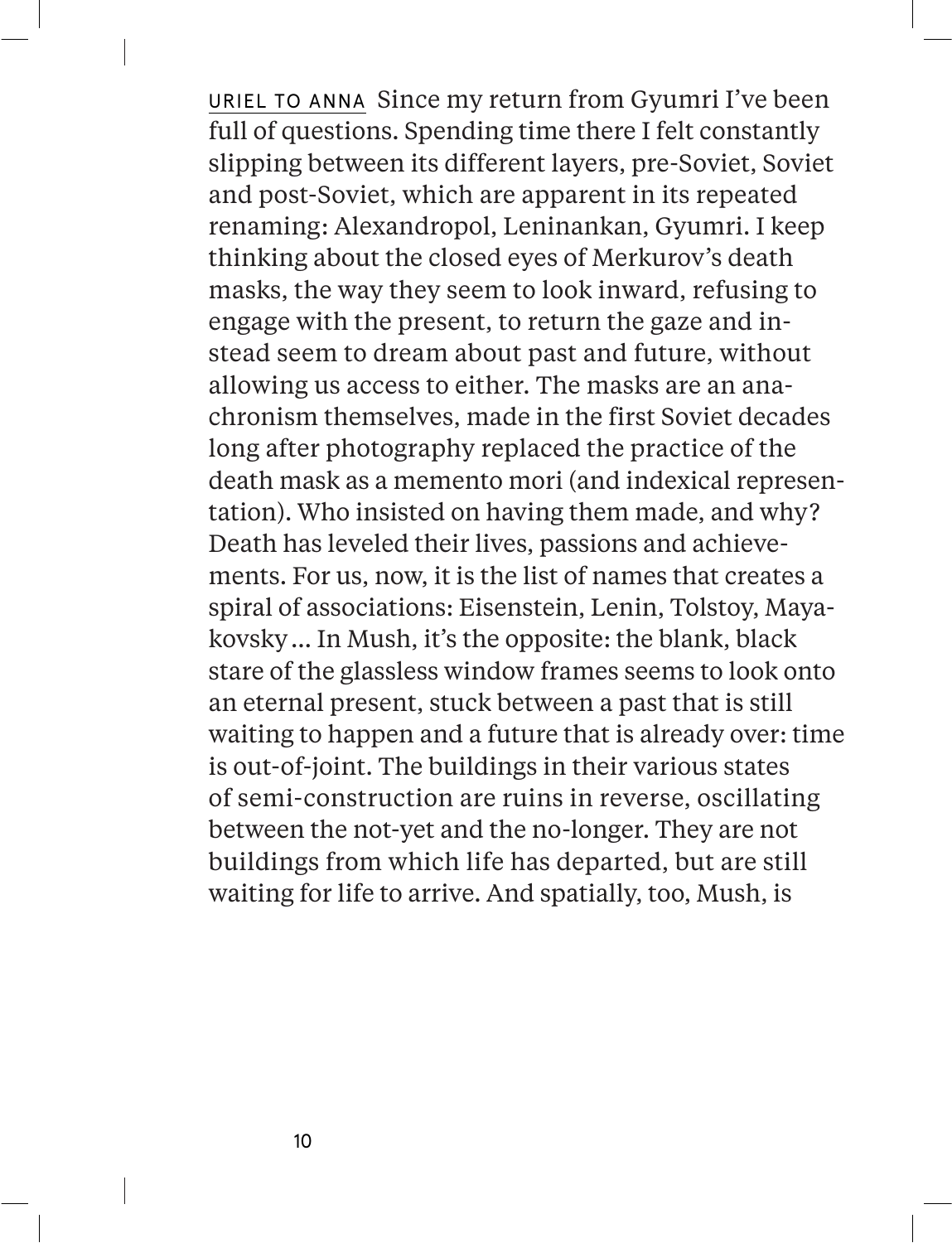besides itself, a phantom of another Mush, peopled by the ghosts of another community beyond the contemporary border nearby… The naming itself is full of ambiguity; is it homesickness for a former home or nationalist yearning for a re-united territory? And what does it mean to commemorate the loss of life in a natural catastrophe with a previous loss of life through organised expulsion and killing of a people?

ANNA TO URIEL I had the same reaction when I visited the Merkurov Museum in 2007. The reality these "great men" once lived in, projected, or imagined to live in, is no longer present. Their reality doesn't match anything that exists now. Their gathering in this one-room museum appears like some sort of Politbureau. But I'd like to leave the museum and rejoin your comparison with Mush. Traditionally, if you lost your child, you would give your next child the name of his or her dead brother or sister. The person with that name would then live their life haunted by the memory of the dead, and this fact would give their life a peculiar uncanniness.

The "presence" of both these places named Mush, one in Turkey where my grandparents used to live before 1915, and the other one in Armenia, a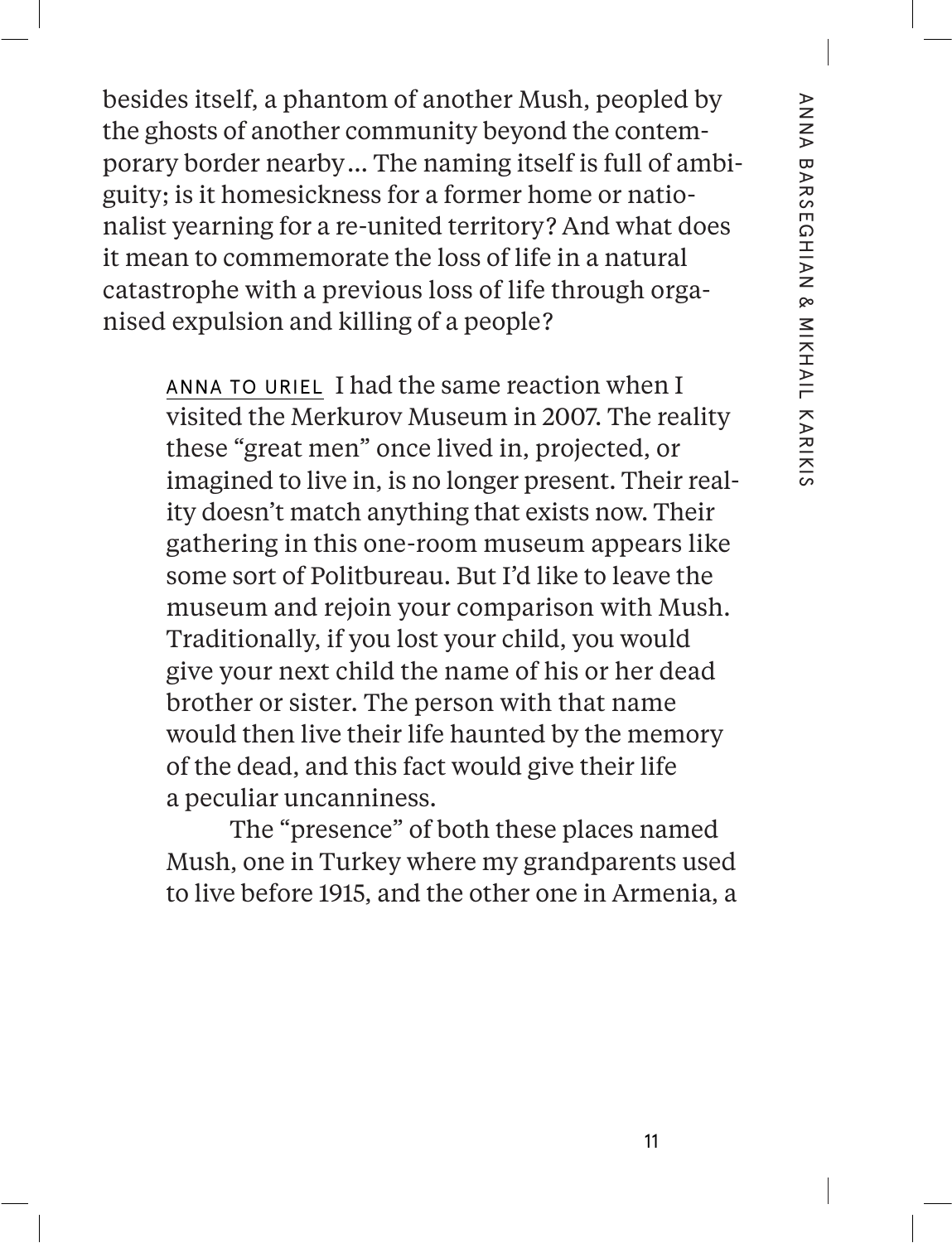new unfinished neighbourhood in Gyumri built after the 1988 earthquake, shows the connections between catastrophes, revealing history in a haunted present. When I am in the Gyumri Mush, faced by this spectral presence, my own personal history becomes an integral part of the present. Yet, I cannot look at Mush in Armenia without thinking about the other one in Turkey. I find it interesting to speak about ghosts because they have to do both with the past and the present, with the real and the unreal, with history and fiction. I believe that the Mush in Gyumri is the memorial left by history by its own hands for the original Mush. With the earthquake of 1988, the old trauma of the genocide was reactivated, and that's what is signified through the name of Mush, but with the construction of the neighbourhood, this name is transformed into a new narration. And yet, no one knows why this name was given, and who decided on it.

Armenia is covered by villages bearing the names of the other, lost Armenia, bearing the memory of their origin. These places build a cartography of otherwise invisible populations, they testify to discrete survivals. I don't think that these ghosts have anything to do with national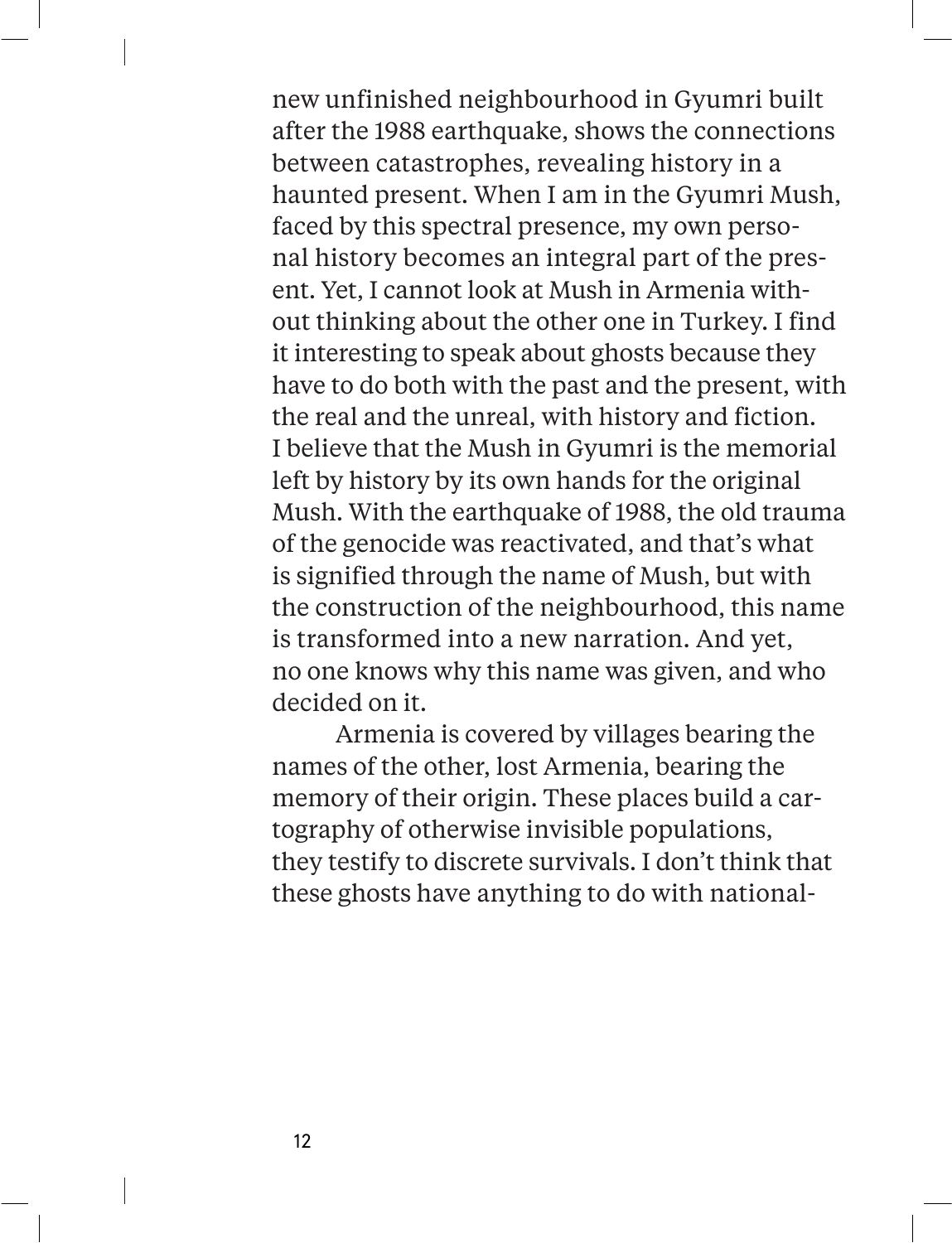ism, although they can be instrumentalised politically. In my opinion, this haunting, which repeatedly produces new ghosts, is one of the causes of the social schizophrenia that prevents people from creating lasting social relations.

URIEL TO ANNA I like your description of Mush not as a ghost-city but as a city of ghosts, which are hovering between and are rooted in both the past and the present. But I feel that Mush extends the ghostly also into the future. I've recently been revisiting Derrida's *Spectres of Marx*, where he focuses on the first sentence of *The Communist Manifesto* (written of course well before any communist regime existed), "a spectre is haunting Europe – the spectre of communism", and poses the question of the future of this spectre (in our present), or the spectre of the future, or even *the future as spectre*.

Doing research around some of the other ghosts, in the Merkurov Museum, I came across Mayakovsky's play *Banya* (*The Bathhouse*, 1930) which was banned temporarily because it dealt critically with Soviet officials. In *Banya* a time machine is invented; it is suggested that it could also be used for speeding up boring political speeches. The Phosphorescent Woman, an emissary from the future, arrives in the Soviet hinterland.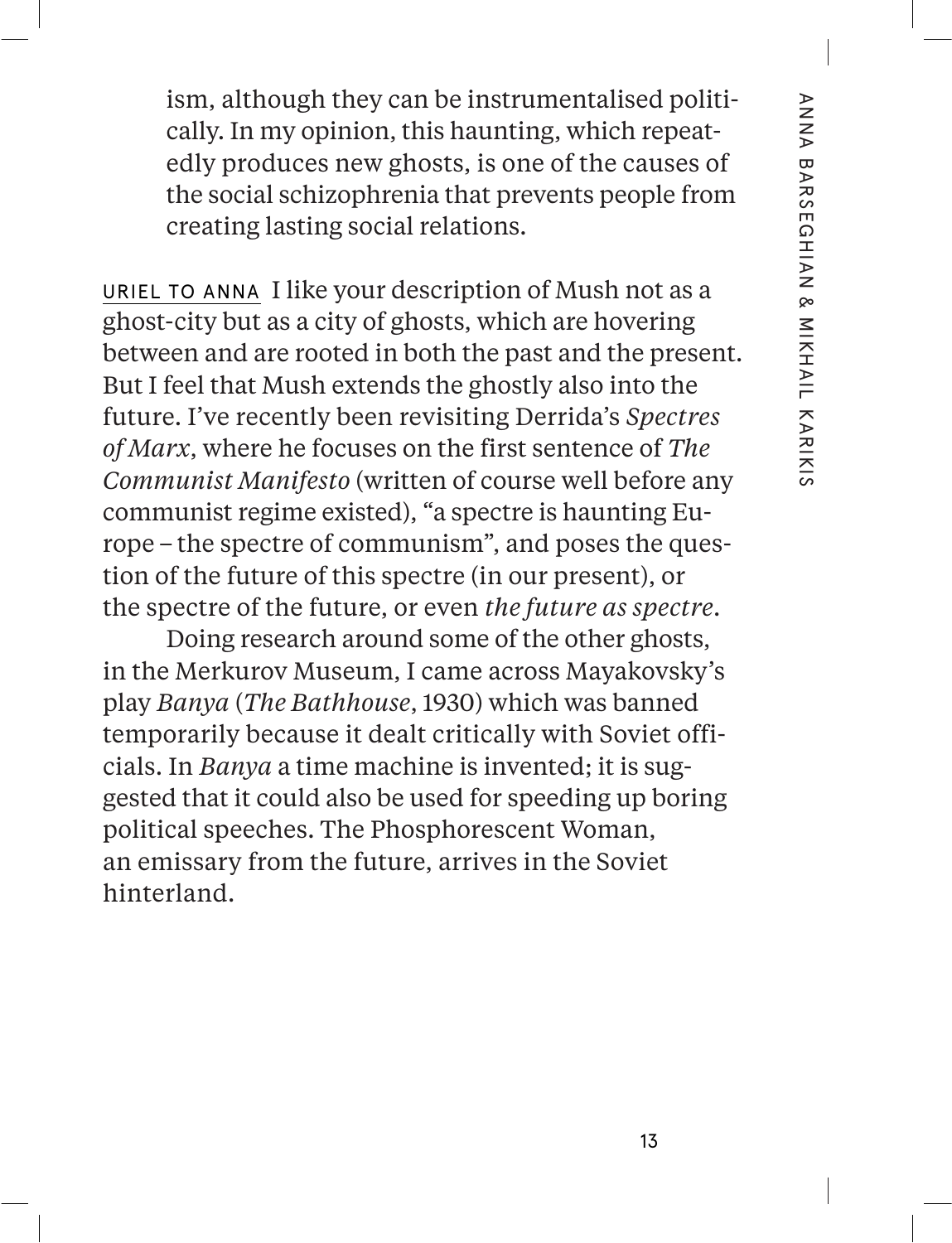The opportunity to travel through time is offered to hard-working individuals who have not lost touch with their humanity. I think in my film, the Phosphorescent Woman will visit the people of Mush, accompanied by the sound of pulsars, that Mikhail has been collecting.

MIKHAIL TO URIEL Pulsars are dying stars. After a star has used up all its energy and burnt all its elements that are flammable, it reaches a point where it's left mainly with iron which does not burn. Remember that a star is by its nature a burning, light emitting object and at this last phase of its life, it spins very fast emitting radio waves. These are the pulses that we pick up and can hear. In the way a lighthouse emits light in regular intervals, pulsars emit radio waves. That's why we first mistook these regular messages for intelligent life messages from outer space. I think the dying stars also conjure up associations with futurism, utopianism, Soviet space exploration and coded radio signals by spies and, of course, the symbol of Communism itself, the Red Star.

What interests me is that these radio waves, like the last light of the dying stars, still reach us long after they have disappeared … ghosts again.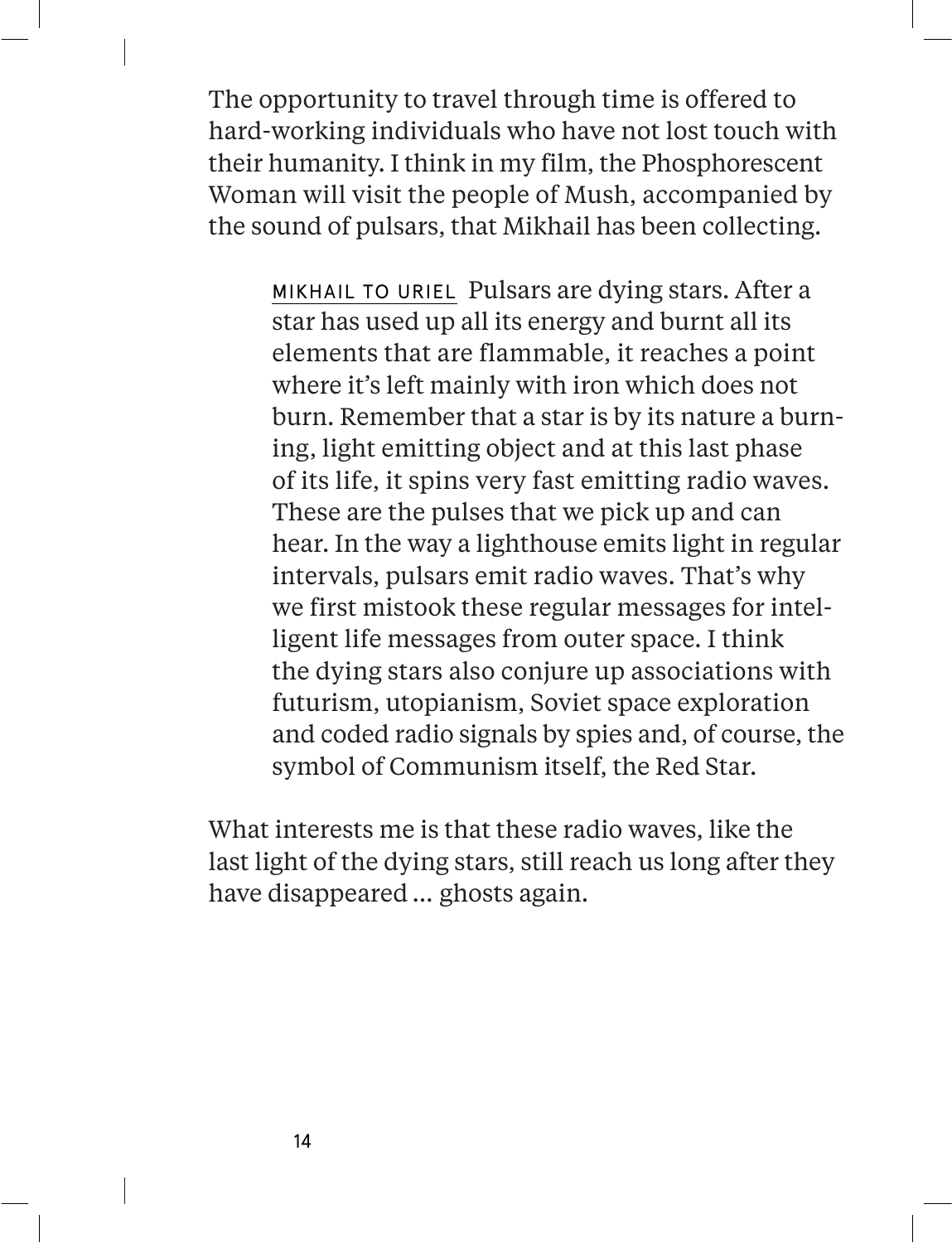PS: What was it like when you first visited the other Mush – that of your grandparents, that of stories and songs?

ANNA TO URIEL In 2005, Stefan Kristensen and I accompanied a group of people travelling by coach from Armenia to Eastern Turkey. In total about 30 people, all of them children or grand-children of survivors. We took this trip from the beginning as a "voyage to the land of the ghosts", and all along we discovered that the ghosts were also in the group, with us, and not only in the country. Every time someone went to the village of his /her ancestors, the group would follow. I also discovered the village of my grandmother, in the plain of Mush. The Kurdish villagers told me the story of Güle, the heroine of the song my grandmother loved to sing. This Mush made me silent. In Gyumri, in front of the neighbourhood called Mush, I suddenly remembered the lyrics of the song about the "original" Mush:

*They say the plain of Mush is a sweet land* I'd say maybe! *The air you breathe is a remedy for your mouth* this isn't possible, no!